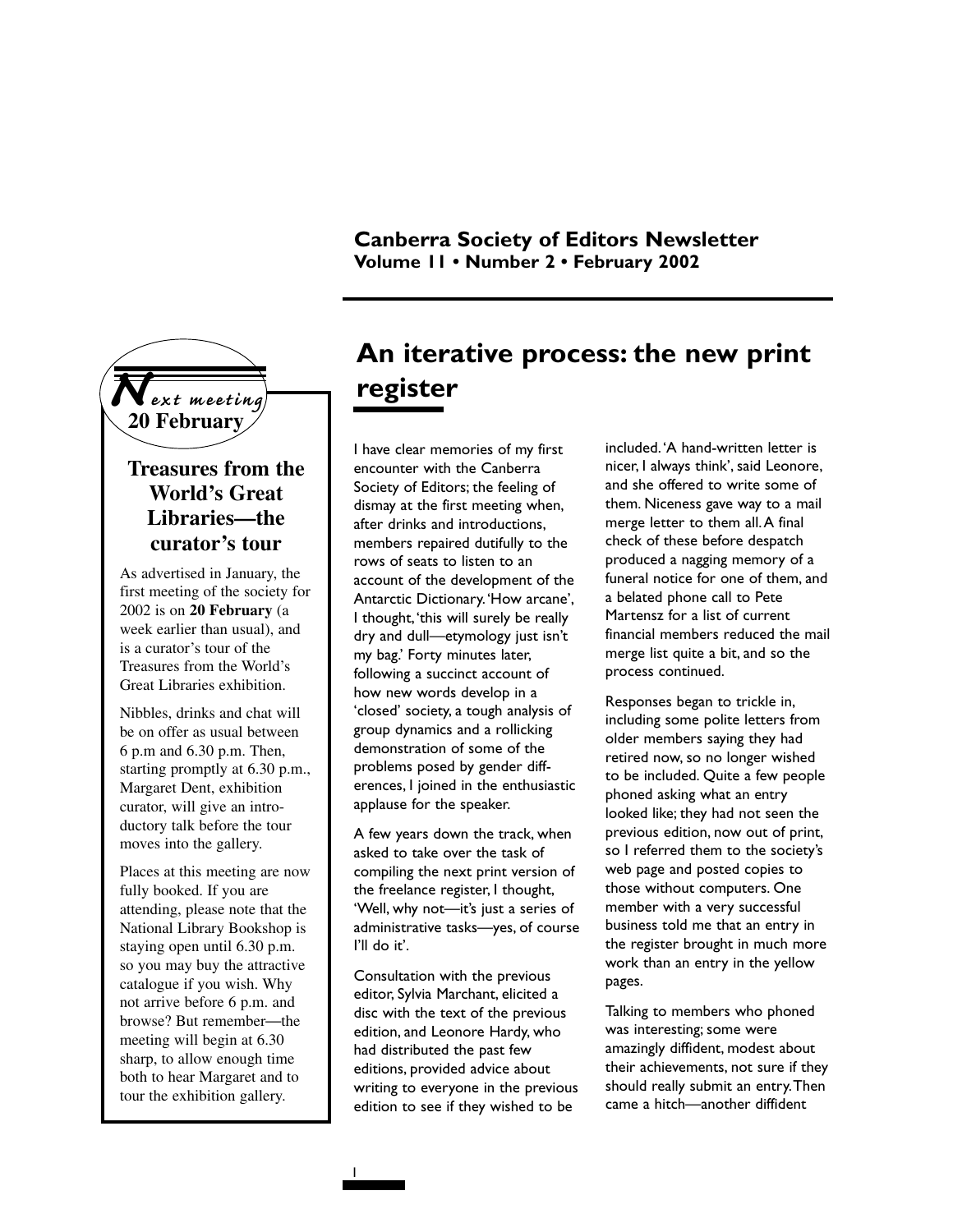## **Canberra Society of Editors**

ABN 77 022 481 553 www.editorscanberra.org PO Box 3222, Manuka ACT 2603

#### **Committee members 2001–2002**

President Ed Highley 6257 7811 (w) 6257 7808 (w fax) ed@arawang.com.au Vice-president vacant Secretary Ann Parkinson 6282 1993 (w/h) 6282 1081 (fax) Ann.Parkinson@atrax.net.au Treasurer Pete Martensz 6296 7244 (h) 6231 6373 (w fax) pnmedit@atrax.net.au Newsletter editors Ann Milligan 6259 3080 (w/h/fax) scientex@netspeed.com.au Alexa McLaughlin 6260 7722 (w/h/fax) 0419 431 941 (mobile) alexa@pcug.org.au Newsletter production editor Lindy Shultz 6125 0595 (w) 6282 6487 (h) lindy.shultz@anu.edu.au Web minder, newsletter dispatch and membership database controller Peter Judge 6296 6211 (w/h/fax) peter.judge@alianet.alia. org.au Meetings coordinator and membership applications Kerry MacDermott 0407 956 799 (mobile) kerry.macdermott@ag. gov.au Training coordinators Claudia Marchesi 6248 5997 (h/fax) cmarchesi@hotmail.com 019 994 585 (mobile) Cathy Nicoll 6259 2984 (w/h) cathy.nicoll@atrax.net.au Publicity Helen Topor<br>coordinator 6292 8017 (b 6292 8017 (h) helen.topor@cit.act.edu.au Catering Jenny Cook 6295 0035 (w/h/fax) penultimate@atrax.net.au Freelance Margaret Pender register 6231 3383 mcpender@ozemail.com.au Committee Anne Greiner member 6288 2810 (h)

### **An iterative process: the new print register......***cont'd*

one, twenty years writing and editing experience in the public service, now running his own small editing business.'Well, one member said an entry brought in much more work than an entry in the yellow pages; why don't you consider it?' I said encouragingly. 'I'm not actually a full member though …' 'I think you should apply for full membership, and make sure you write up your experience properly,' I admonished.

Reading the entries was a bit like reading applicants' résumés before job interviews. Often, the older, more experienced editors were brief and to the point, their entries quite short.A few entries were as if their writers had just left school, and included information like 'Head Prefect and Captain of Boats at St Efrida's, 1999'. But overall, there was an amazing wealth of experience and talent. Quite a few linguists, a lot of scientists, an amazing range of work experience, a very high level of academic achievement, and extensive computer skills, although one person, with brutal honesty, described his computer skills as 'Miniscule, but trying hard'.

By April, we had only 29 entries not enough to make publication worthwhile.A number of members said there did not seem much point in an entry in a print version as they had done quite nicely through the web, thank you. Although unstated, it seemed that some people might not wish to pay \$40 for a print entry when they could have a web entry for free. The president, Lee Kirwan, seeking to end this anomaly, took an executive decision and declared that the print register would include all those on the web as well as those who had submitted entries for the print version, and the \$40 fee would be abolished.

The response of the treasurer, whose task was to return the cheques, is not recorded.The deadline for entries was extended.

So, as equity prevailed, letters were now sent to those on the web page but not on the print register. Notes began to come in from people who had changed their address, or phone number, or server. Other people asked crossly what had happened; when could we expect to see the register. I chased up people who had not responded to letters, and started thinking about the index.A few senior members of the society had been very specific about their index requirements. Others had been rather greedy, wanting far more, but this was because I had forgotten to set a limit when writing to them.Things began to drift a bit, and so the president declared an absolute deadline of 31 August.

By early September there were 61 entries. Surprisingly, a couple of people who had been very active in the society had not put in an entry. More emails.A few last minute phone calls. I started doing the index—back of book, because some people had such specific requirements.This took longer than expected. Finally, everything was just about ready to go to the new president, Ed Highley, for layout. Then came a phone call from a relatively new member asking to be included. I thought despondently about the pagination for the index, but said yes.Then a phone call from the man I had encouraged to apply for full membership, saying was it too late to be included in the register—he had just been made a full member. Now it was October. Another phone call … and this time I said no, the deadline was the end of August and I could not take any more entries.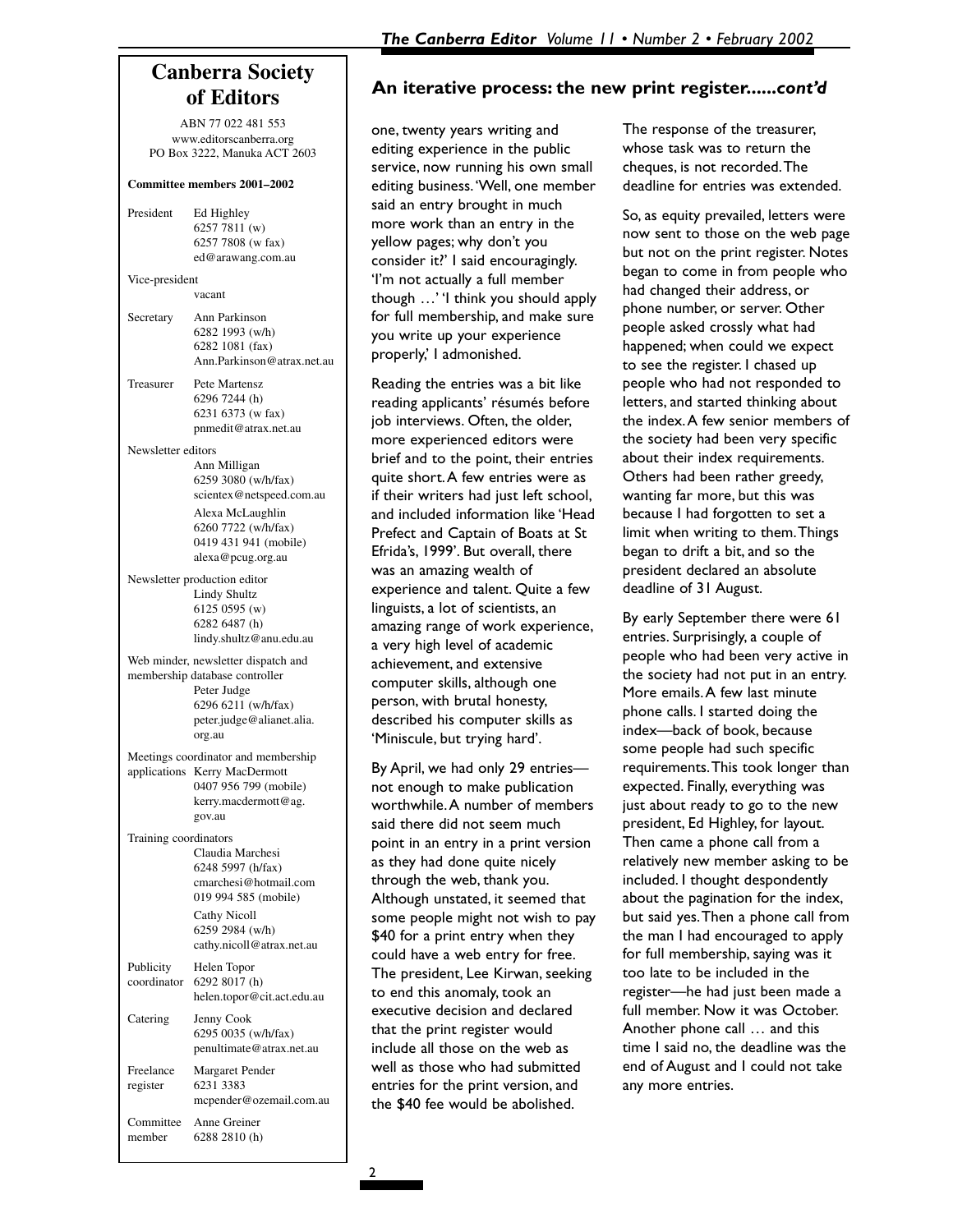# **new print register....***cont'd*

I sent the text to the new president, and copies went to the web minder, Peter Judge. Surely the end was in sight and we were nearly finished.The formatted version came back to me, and I started sending off individual copies to everyone for proofing. Emails came from Peter—these people no longer wished to be included; this person was no longer a financial member and should be deleted.Three people whose entries were on the web had not been included. Emails sent out to some entrants were returned, unable to be delivered, because their email address had changed. Other editors had had a change of heart and wanted substantive revisions. I became very despondent.The new president became impatient.

Finally, all the corrections were made, and the marked-up formatted version went back to the president. He was remarkably civil and made all the changes, sending it back for a final proof read.We sent it to another member, Louise Oliver, for an independent proof read.

The new edition of the freelance register will go to the printer very soon. Its preparation has been a long process but an interesting one. It has helped me to appreciate the work that Peter Judge does almost every day on the web site.

#### *Margaret Pender*

### **Packet warnings**

Noted on a packet of Strepsils: 'Do not use if foil seal is broken'. Likewise, on a packet of Panadol tablets:'Use only if all seals are intact'.

But you have to break these seals to use the contents. Could the warnings be better worded?

## **The President's column An iterative process: the**

As we drove by the front of the National Library at 7.30 a.m. on holiday Monday 28 January, on our way to take our incredibly personable and intelligent poodle Jack (his real name is Jacques, but we do not wish to appear pretentious) for a walk around the enchanting Lake Burley Griffin, we were astonished to see that there was already a long queue of people waiting to get into 'Treasures from the World's Great Libraries'.What a blockbuster this has been for the Library … and how lucky are we to be having our own special viewing on 20 February? Every now and then, some misguided futurologist predicts the imminent demise of the book.The evidence against this seems plain for all to see, but perhaps just to be sure we should think about workshopping something along the lines of 'signs of moribundity of the book'.

I am pleased to report that it seems likely that the letter on thesis editing (see January 2002 newsletter) sent by the Council of Australian Societies of Editors (CASE) to the Australian Vice-Chancellors' Committee (AVCC) will be considered by the AVCC at its meeting in March.We await, with enlightened self-interest, the Committee's response. Coincidentally, at least some members of the society will have received a long email message from an agency called HDRhorizons, offering to broker work for them in thesis editing. I imagine that CASE might develop some opinion on the proposed service in due course but, in the interim, individual members will, if they wish, respond to it as they see fit. The important thing to keep in mind is that CASE is not against thesis editing, but rather is seeking to ensure that everyone involved

knows and agrees to a set of guidelines for ethical practice.

The fairly-long-awaited seventh edition of the freelance register is ready for printing.The new edition reflects yet again the galaxy of editorial talent to be found in our society—and keep in mind that it lists only the freelance members, and not all of *them*.The index is interesting too.The big entries in terms of type of publication are for reports and annual reports. Hardly surprising I suppose, for a city that could justifiably be renamed Reportopolis.The big subject entries in the index include environment, plain English, health and welfare, communication and communications, and really do seem to reflect contemporary economic and social issues.These things we hope to promote through some activities associated with the publication of the seventh edition.

For a couple of reasons, we've decided to change the title of the new edition. Previous editions were called *Freelance Editors in Canberra*. The new edition is entitled *Canberra Society of Editors' Register of Freelance Editors*.We've done this for two reasons. First, when we talk about the document, we invariably refer to it as the 'freelance register', so that term should surely be in the title. Second, 9 (i.e. 15 per cent) of the 58 editors in the register are not 'in Canberra'.

Also imminent is publication of the new edition of the Australian Government's *Style Manual*, which has been being laboured on by Loma Snooks and her team for some years.The word is that it will be appearing towards the end of

*cont'd on page 4*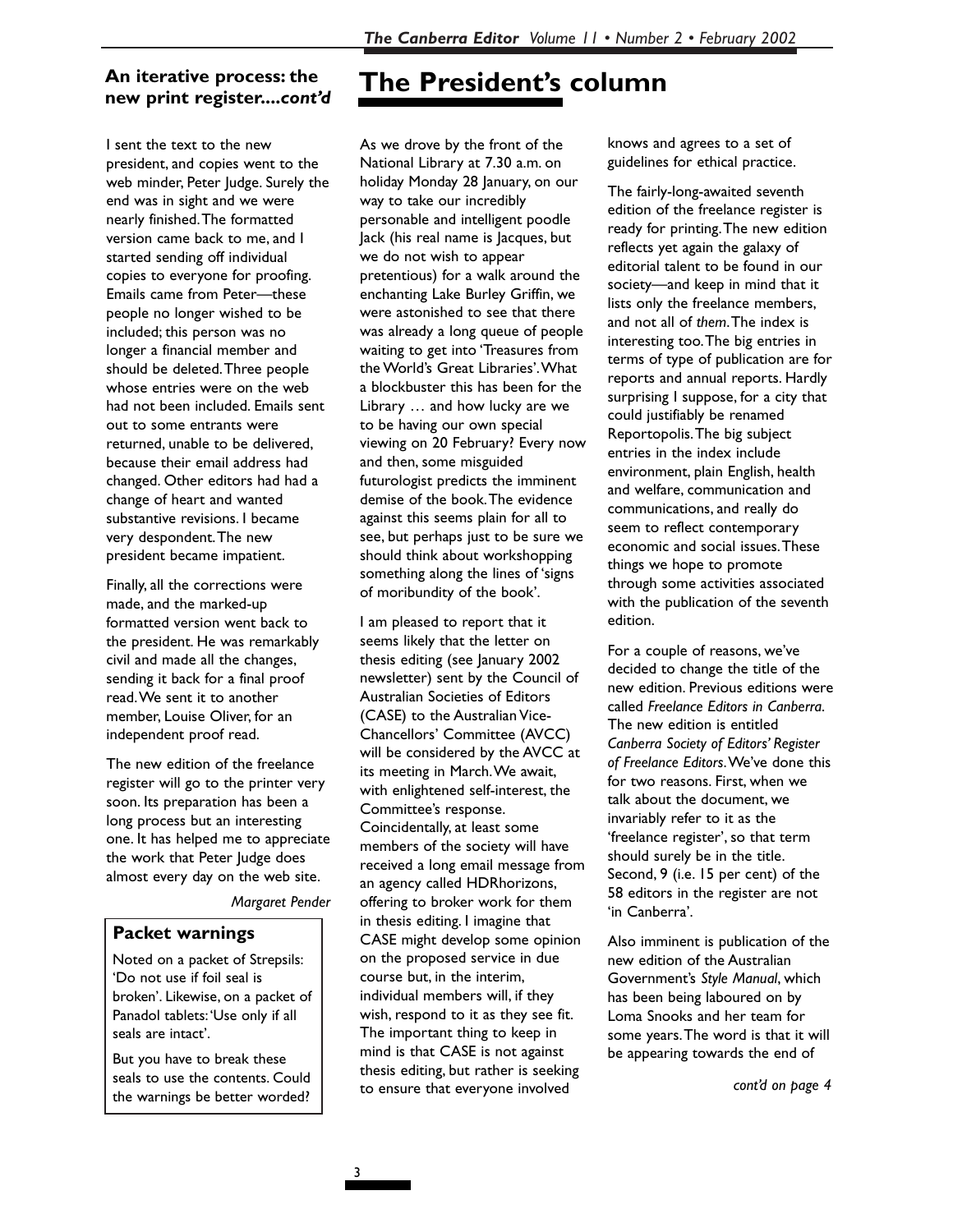### **President's column ....***cont'd*

this month.The Canberra Chapter of the Australian Graphic Design Association has asked if our members would like to join its members at a dinner to celebrate the great event, at which Loma (editor extraordinaire) and David Whitbread (graphic designer extraordinaire, and a member of the Snooks team) would speak.We said 'Yes, of course'.The dinner will be held on 29 May, the date of our normal May meeting. More details as they come to hand.

I mentioned in January that the accreditation working group of CASE would be beginning its labours this year and that we should try to help it overcome the high barriers it faces. Maybe one thing we could do is point up the high real or potential cost of errors, as against the much smaller cost of preventing them.As an example of this, I mention that on Adelaide Avenue there are two humungous road signs containing, among other things, directions to 'Calthorpes' House'. Let's assume for the moment that I am correct in thinking that this should more correctly be 'Calthorpe's House'. A friend of mine in the business tells me that such signs cost about \$5000 each to make and install, surely reason enough to check that they say things correctly.

I'm glad that the silly season is just about over and that the stand-in (surely they must be) headline writers for the local organ will return to their normal duties.A recent motoring column had a headline about a 'salivating sports car' [sic]. Good grief! Oil leaks we can deal with, but a car that slobbers?

*Ed Highley*

## **National notes**

At least three surveys of interest to editors were run during 2001: the Society of Editors (NSW), Inc., surveyed its members; there was a survey at the joint national conference of editors and indexers in April; and in July, our own society surveyed our members' attitudes to several issues to be discussed by CASE.The NSW survey results were published in that society's newsletter, *Blue Pencil*, in November 2001; the conference survey results can be read on our web site, <www.editorscanberra.org>, and our Canberra society survey results were published in the August 2001 issue of the newsletter.

The NSW survey results come from approximately one-third (92) of the society's members.According to the newsletter report, the responders 'provide a reasonably good representative sample of the membership'.The conference survey received 49 responses from editors, and they were from all the states and territories.The Canberra survey collected 23 responses from about 160 members.

Comparing work characteristics, in the NSW survey 92% of responders work as editors and 72% work freelance (slightly more than in the society as a whole). Of the responders, 53% work in book publishing. For the conference survey, all responders were editors and 66% were freelance.

In training and experience, according to its 2001 database, 48% of the NSW Society editors have over 10 years of experience, and 21% have 6 to 10 years of experience.Very similar results were found in the conference survey: 48% and 23%, respectively.Training for NSW editors has been in-house (64%) and otherwise (64%), according to their survey results.Also, 29% of them have a degree or diploma in editing and publishing, and 32% trained on

the job. In the conference survey, 66% of responders had taken specialist professional courses, and all but one responder had at least a first degree in something.

Hourly rates vary but appear fairly comparable. In NSW, proofreading cost \$20 to \$80 at the time of survey, with 83% of responders charging \$20 to \$49, while in the conference survey, proofreading cost \$33 per hour on average. In NSW, the range of rates for copyediting was \$12.50 to \$80, with 77% of responders charging \$30 to \$59, and for substantive editing the range was \$12.50 to \$200, with 74% of responders charging \$30 to \$69.The conference survey average for all editing tasks was \$49 per hour, ranging from \$15 to \$130. For project management, the NSW survey responders charged \$40 to \$200 per hour, while the conference survey average was \$58 per hour.

Should editors develop an accreditation program? NSW responders appear to say 'No' fewer than 10% of responders give this matter high priority and 17% rank it as 'unacceptable', although it also seems that 78 of the 92 responders are not opposed to accreditation.The Canberra survey response was 78% in favour of a system of accreditation. In the conference survey, 14% (7/49) commented on the importance of editors' societies developing accreditation.

Participation on CASE is also poorly supported by NSW survey respondents: fewer than 10% give it high priority for their society, and there is 'a small but significant core of opposition'.The Canberra survey, on the other hand, took it as read that our society would participate in CASE, and 86% of our responders agreed that CASE needs continuity of 'memory', in the form of either a paid coordinator or long-standing membership.

*Ann Milligan*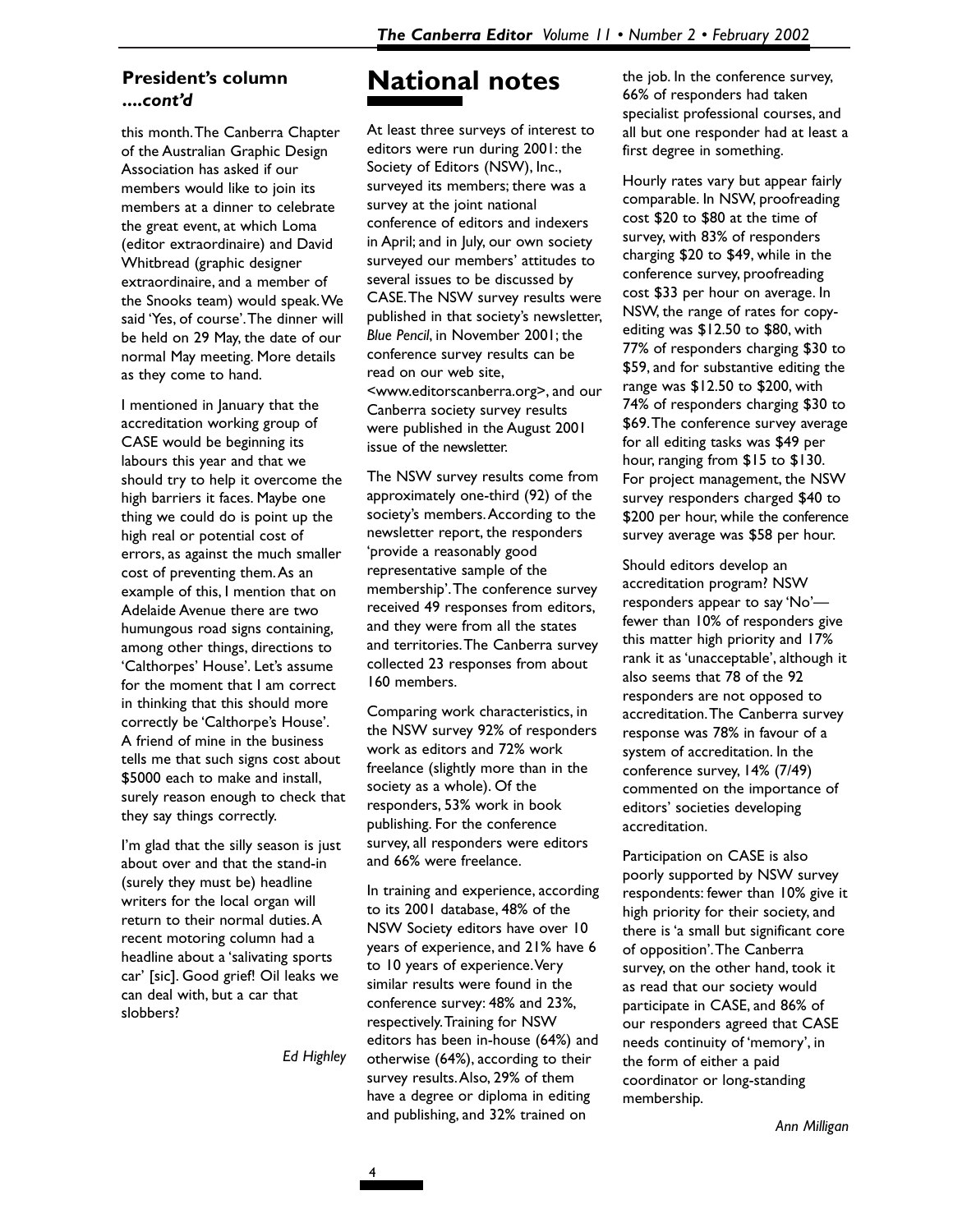## **By the way...**

'Oh, for an editor! There are many times when I read my newspaper, or the instructions on a form, or a textbook, or even a pamphlet from my bank or insurance company, and wish someone had bothered to edit what I read. Mind you, if they had, I wouldn't have had as many giggles as I get out of trying to make sense of public documents. Here are just a few examples.

First, an old one adapted from an advertisement in *The Canberra Times*, and quoted in my book *Effective Writing: Plain English at Work*:

'Account Statement' means a printed statement setting out the essential details of those transactions effected on a cardholder's account during the period to which the statement is expressed to refer and of which transactions the Company is aware, together with such adjustments (if any) as the Company believes are necessary to properly reflect transactions effected during a period prior to that to which the statement is expressed to refer and which were omitted or improperly recorded on the statement for that prior period and such further entries as the Company may pursuant to these Rules be authorised to make.

One sentence—99 words grammatically correct—totally unreadable.Why? It's too long for one sentence, it uses too many passive verbs, there are many qualifications of the initial statement, and it uses unfamiliar words. Not very helpful as an 'explanation' to credit-card holders.

Another example came to light just recently in the emailed *Weekly update from the Plain English Campaign* (UK) <pecampaign@aol.com> and I am indebted to the folk there

(remember George Maher and John Wild and their wonderful double act at the July 2000 meeting?) for permission to quote this, which came originally from the Letters to the Editor page of *The Times*, London:

Having recently considered applying for a new credit card, I felt I should do the right thing and reacquaint myself with the Terms and Conditions under the Credit Act 1974. Where better to start than with the General Notes?

'18.1 Even if you have no right to cancel this Agreement under the Consumer Credit Act 1974, you will have the same right to cancel this Agreement, and the same responsibilities if you cancel this agreement, as if you have a right to cancel this Agreement under the Act.'

The comment from the writer of the letter is 'Is it just me?' and well might he ask!

Finally, in my capacity as a JP, I was asked to witness a statutory declaration the other day by a young couple from one of the embassies in Canberra.They arrived with the document already signed and I had to ask them to sign it again because the instruction in the document is 'Sign here before a Justice of the Peace'.Well, that's what they thought they had done—signed it 'before' turning up at my house to have it witnessed. But 'before' also means 'in the presence of', doesn't it! Nasty trap for people with English as a second language.

**Moral: Write or edit down to shorter, understandable sentences that use unambiguous words**.

*Elizabeth Murphy*

## **New members**

This month the society welcomes **Denise Talent** as a new associate member, and the following six people as new full members.

**Jodi Hughes** is an in-house editor who has worked on reports, Internet content and guidelines, particularly about health and aged care.

**Susan Hampton** is a freelance writer and literary editor who has written seven books, taught university writing courses, been writer-in-residence at universities in Canberra,Wagga, Darwin and Armidale, and edited several books including *Stravinsky's Lunch* by Drusilla Modjeska.

**Aedeen Cremin** is a freelance heritage consultant who has been the coordinating editor of, and a contributor to, eight books on aspects of Australian history and pre-history.

**Ronald Hohenhaus** is selfemployed, but has previously edited *Wildlife Australia* magazine among other publications, and a web site.

**Liz Crowley** is a freelance editor and former public servant who has edited numerous government publications.

**Lindy Shultz** is a full-time editor and designer at ANU where she produces an academic journal, information bulletins and annual reports and looks after a web site.

### **Answers to quiz (see page 8)**

- 5. Republic of China. Formosa.
	- $\star$  (a) 10<sup>-12</sup> (b) 10<sup>12</sup>.
- 3. eXtensible Markup Language.
	- *A Dictionary of Phrase and* 1. compiled by E.C. *able F* Brewer. 2. 90 cm.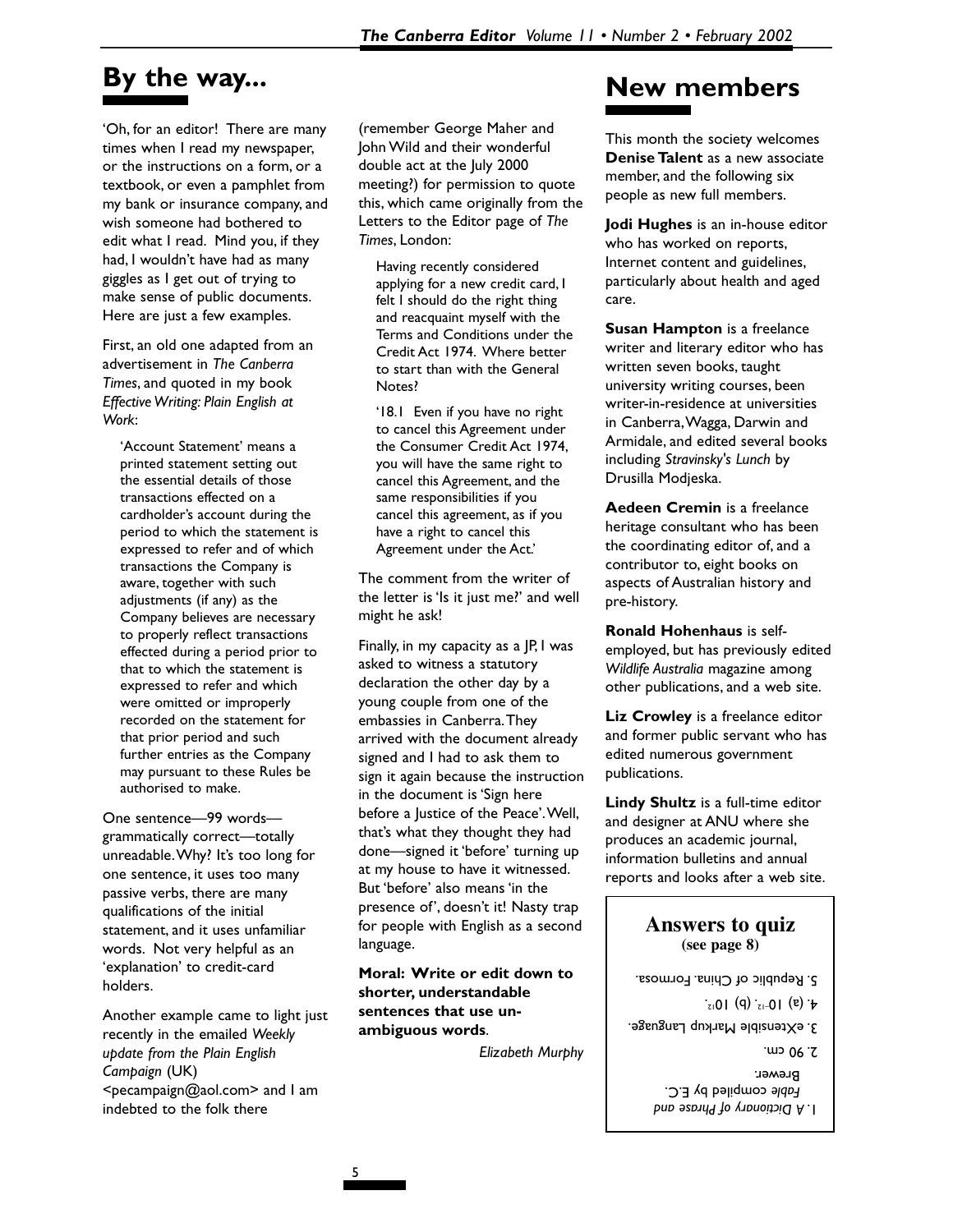## **Nautical niceties**

*A list of words and phrases with their origins, that Shauna Ellis (of the Tasmanian society) found in the* Tasmanian Fishing News*.*

### **Slush fund**

A slushy slurry of fat was obtained by boiling or scraping the empty salted meat storage barrels.This stuff was often sold ashore by the ship's cook for the benefit of himself or the crew.The money so derived became known as a slush fund.

### **Footloose**

The bottom portion of a sail is called the foot. If it is not secure, it is footloose and dances randomly in the wind.

### **No room to swing a cat**

The entire ship's company was required to witness flogging at close hand.The crew might crowd around so that the Bosun's Mate might not have enough room to swing his cat-o'-nine-tails.

### **Garbled**

Garbling was the prohibited practice of mixing rubbish with the cargo.A distorted, mixed up message was said to be garbled.

### **At loggerheads**

An iron ball attached to a long handle was a loggerhead.When heated it was used to seal the pitch in deck seams. It was sometimes a handy weapon for quarrelling crewmen.

### **Gone by the board**

Anything seen to have gone overboard or spotted floating past the ship (by the board) was considered lost at sea.

### **No great shake**s

When casks became empty they were 'shaken' (taken apart) so the pieces, called shakes, could be

stored in a small space. Shakes had very little value.

*Reproduced, with permission, from* Catchword*, the newsletter of the Society of Editors (Tasmania) Inc., December 2001–January 2002. Thank you also to Shauna Ellis, and to Mike Stevens of* Tasmanian Fishing News*.*

# **A job**

An editor is needed to produce a newsletter, an annual report, brochures and other publications for Australian Women in Agriculture Ltd (AWiA).

The job commences 1 April 2002, and applications close 28 February. For complete position description, terms of contract and selection criteria, contact Lou Rankin, Administration Manager rankins@winshop.com.au, phone (07) 5533 3537. This position is based in Queensland but the successful applicant can work remotely.

## **Time to smile**

### **Voice recognition or otherwise**

Michael Cook, his eagle eye ever on the press, sent in the following item from *The Weekend Australian* (4–5 August):'Yesterday *The Canberra Times* ran this selfexplanatory apology for a phrase in its Tuesday editorial.''Most One Nation supporters are 'average Australians', not 'average astray aliens' as the editorial on Tuesday quoted the Prime Minister as saying.The error began with voicerecognition technology and was missed by the author and the subeditors.'''

*Reproduced, with permission, from* Catchword*, the newsletter of the Society of Editors (Tasmania) Inc., December 2001–January 2002.*

# **News and notes**

### **Newsletter matters**

We are grateful to new member Lindy Shultz for taking on the layout and production of the newsletter, starting with this issue. Many thanks to Pete Martensz who has stepped out of the production editor's shoes after two years.The newsletter's former editor, Ed Highley, and its current editors are indebted to Pete for his patience, care, persistence and good humour.

### **Style news**

Many of our members receive the free newsletters *Australian Style* (from Dictionary Research Centre) and *Stylewise* ('communicating Commonwealth style and best practice'). However, new members don't automatically go on the mailing lists to receive them.

To add your name (or the name of a friend) to the mailing list for both *Australian Styl*e and *Stylewise* (hard copy), send your request and mailing address to:

*Australian Style*, c/- The Editor, *Stylewise*, Department of Communication, Information Technology and the Arts, GPO Box 1920, Canberra ACT 2601; OR email the mailing address to: <subscribe.stylewise@finance.gov.au>.

The electronic version of *Stylewise* is not available at present, because the group that produce it are in the middle of changing departments.They hope it will be up on the web again relatively soon.As yet there is no electronic version of *Australian Styl*e.

*Maureen Wright*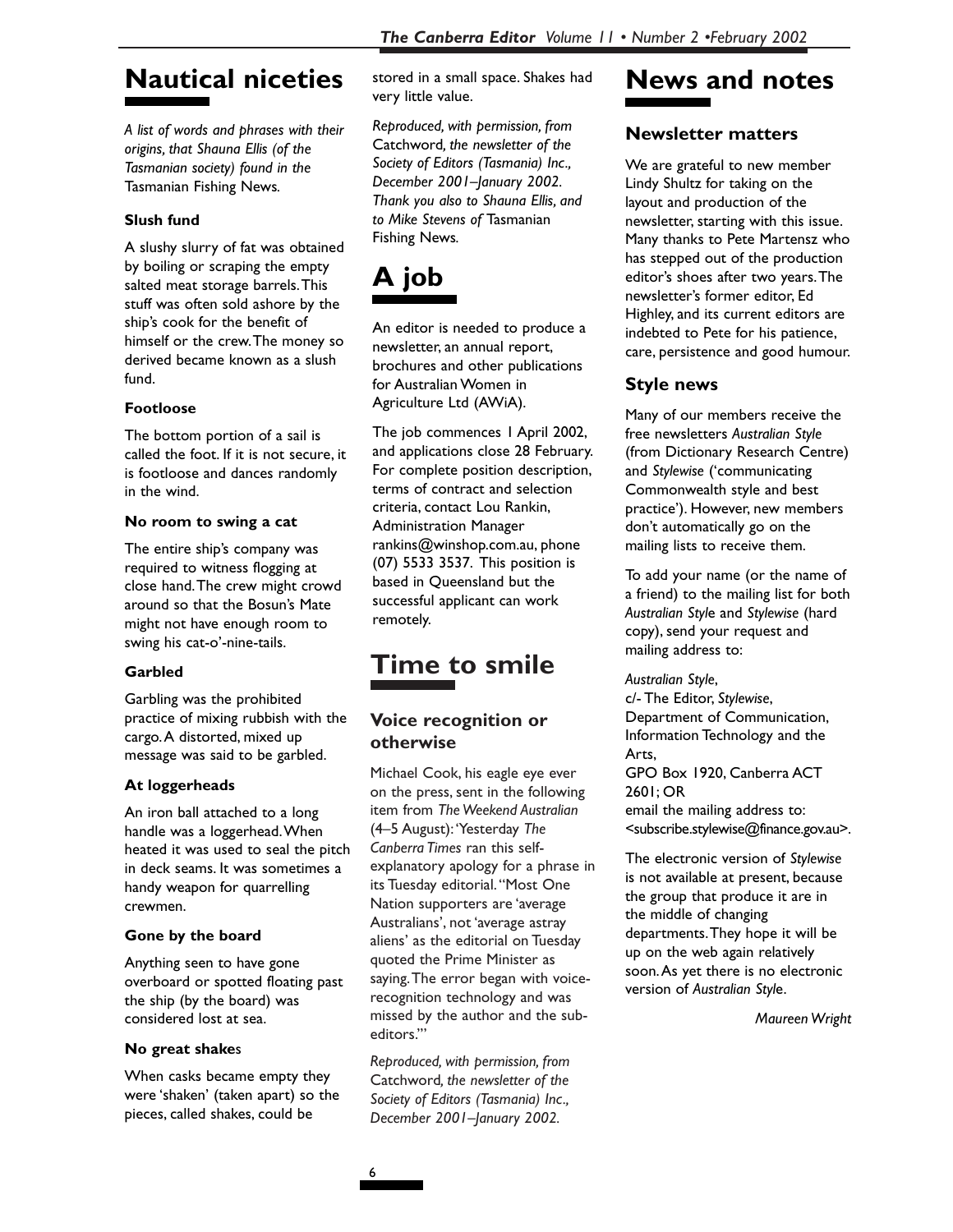## **Literary events**

### **from the ACT Writers Centre**

### **Publishing Literary Lunch**

13 February, 1–2 p.m., Self-Publishing Literary Lunch with Stephen Matthews of Ginninderra Press. Join Stephen for a one-hour lunchtime talk about his experiences and find out more about why people self-publish, and the distribution, storage and costs involved. Bookings are essential for catering purposes. Call 6262 9191. Cost: \$6 for members or \$10 for non-members, for the talk plus gourmet sandwiches and tea or coffee.

### **Publishing Talk and Printery Tour**

23 February, 1–5 p.m., Self-Publishing Talk and Tour at Copytalk Printery, 34 Yass Rd, Queanbeyan.Are you thinking about self-publishing your autobiography, your family history or your collection of poetry? Knowing some basic information before you begin will save you many hours and dollars. Many examples will be shown and there will be time to ask questions of Copytalk's Ted and Lana, and the opportunity to look at both digital printing and off-set printing processes. Handout sheets will be given to participants, about International Standard Book Numbers (ISBN) and how to obtain barcodes. Cost: \$33 members and concessions; \$77 non-members. Bookings essential on 6262 9191.

# **Training news**

## **Project Management course reminder**

A project management course, to be run by Karen Deighton-Smith on Saturday 23 March, will give members and others a great opportunity to improve or update their project management skills at an exceptionally good price. Karen has worked for a number of

publishers, overseeing the production of hundreds of books. She is currently managing projects for the National Archives of Australia.

The course will run from 9.30 a.m. to 1.00 p.m. at the Canberra Business Centre, Bradfield St, Downer. Please fill out and post the form (on this page) promptly if you want to attend. Karen welcomes questions about problems you have encountered. ❑

| <b>Project Management course</b><br>Saturday 23 March, 9.30 a.m.–1.00 p.m.                   |      |
|----------------------------------------------------------------------------------------------|------|
| I wish to attend this course.                                                                |      |
| Name<br>.                                                                                    |      |
| Phone $\ldots \ldots \ldots \ldots \ldots$ Email $\ldots \ldots \ldots \ldots \ldots \ldots$ |      |
|                                                                                              |      |
|                                                                                              |      |
| Fee enclosed (tick box):                                                                     |      |
| Member of the Canberra Society of Editors                                                    | \$50 |
| Non-member                                                                                   | \$90 |
| Make cheques payable to: The Canberra Society of Editors                                     |      |
| Mail this form and your cheque to: Ms Cathy Nicoll (Training),                               |      |
| Canberra Society of Editors, PO Box 3222, Manuka ACT 2603.                                   |      |

# **Society history**

In May 1992, the Canberra Society of Editors had its inaugural meeting. Its first annual general meeting was held on 30 September 1992 and reported in newsletter volume 2, number 1, October 1992. By then, the society had more than 80 members, and 24 members had expressed interest in being in the first freelance register.

❑ The newsletter name *The Canberra Editor* was chosen at that September meeting, scoring 31 votes compared to 16 votes for 'Canberra Editor', and nine votes

each for 'Capital Letter', 'Capital Editor','Edact' and 'Superscript'.

For 1992–93, the committee consisted of Loma Snooks, president, Nigel Harding, vicepresident, Sandy Paine, treasurer, Maureen Wright, secretary, Roger Green, newsletter editor, Gregg Berry and Peter Judge, committee members.

Peter Judge compiled the first freelance register, 300 copies of which were being distributed by April–May 1993.